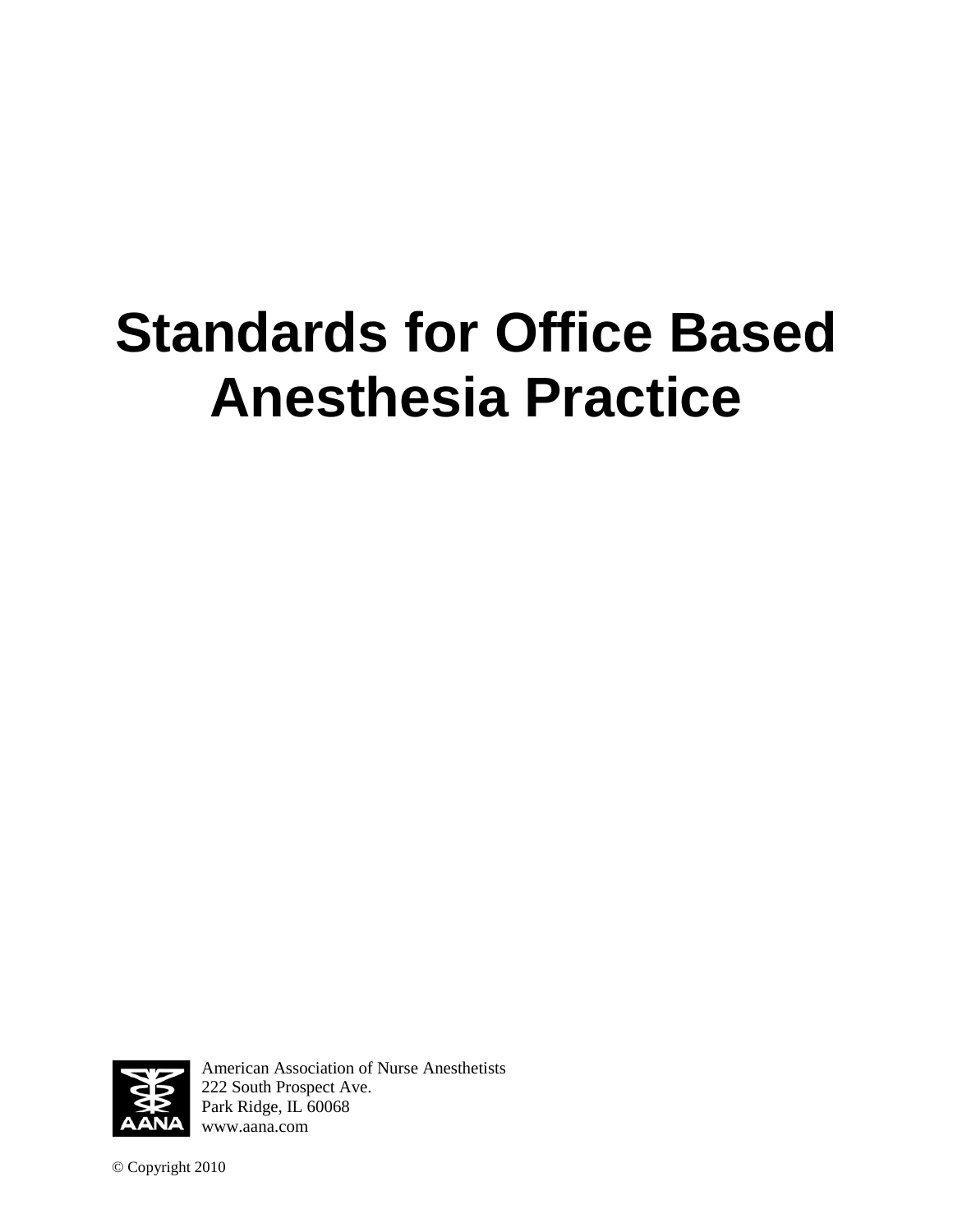# **Standards for Office Based Anesthesia Practice**

Certified Registered Nurse Anesthetists (CRNAs) have long been the predominant anesthesia professional and leaders in providing anesthesia services in physicians' offices. As the professional organization representing nurse anesthetists, the American Association of Nurse Anesthetists (AANA) advocates high quality, appropriate standards of care for all patients in all settings, including the office based practice setting. As in other settings, CRNAs provide anesthesia working with physicians such as surgeons, anesthesiologists and, where authorized, podiatrists, dentists and other healthcare professionals.

The AANA has been at the forefront in establishing clinical practice standards, including patient monitoring standards. The standards for care in the office based setting are congruent with the AANA Scope and Standards of Nurse Anesthesia Practice and are intended to:

- 1. Provide assistance to CRNAs and other practitioners by promoting a common base for the delivery of quality patient care in the office based setting.
- 2. Assist the public in understanding what to expect from the practitioner.
- 3. Support the basic rights of patients.

Although the standards are intended to promote high quality patient care, they cannot assure specific outcomes.

# **Anesthesia in the Office Setting**

There are some unique and specific responsibilities that should be considered prior to administration of anesthesia in the office setting. When considering an office based practice, anesthesia professionals should determine if there are appropriate resources to manage the various levels of anesthesia for the planned surgical procedures and the condition of the patient. Most office based practice settings are not regulated, therefore the CRNA should consider the benefit of uniform professional standards regarding practitioner qualifications and training, equipment, facilities and policies that ensure the safety of the patient during operative and anesthesia procedures in the office setting.

At a minimum the CRNA shall determine that there are policies to address:

- a. Patient selection criteria
- b. Monitoring equipment with a back up electrical source
- c. Adequate numbers of well trained personnel to support the planned surgery and anesthesia
- d. The treatment of foreseeable complications
- e. Patient transfer to other healthcare facilities
- f. Infection control practices, including OSHA requirements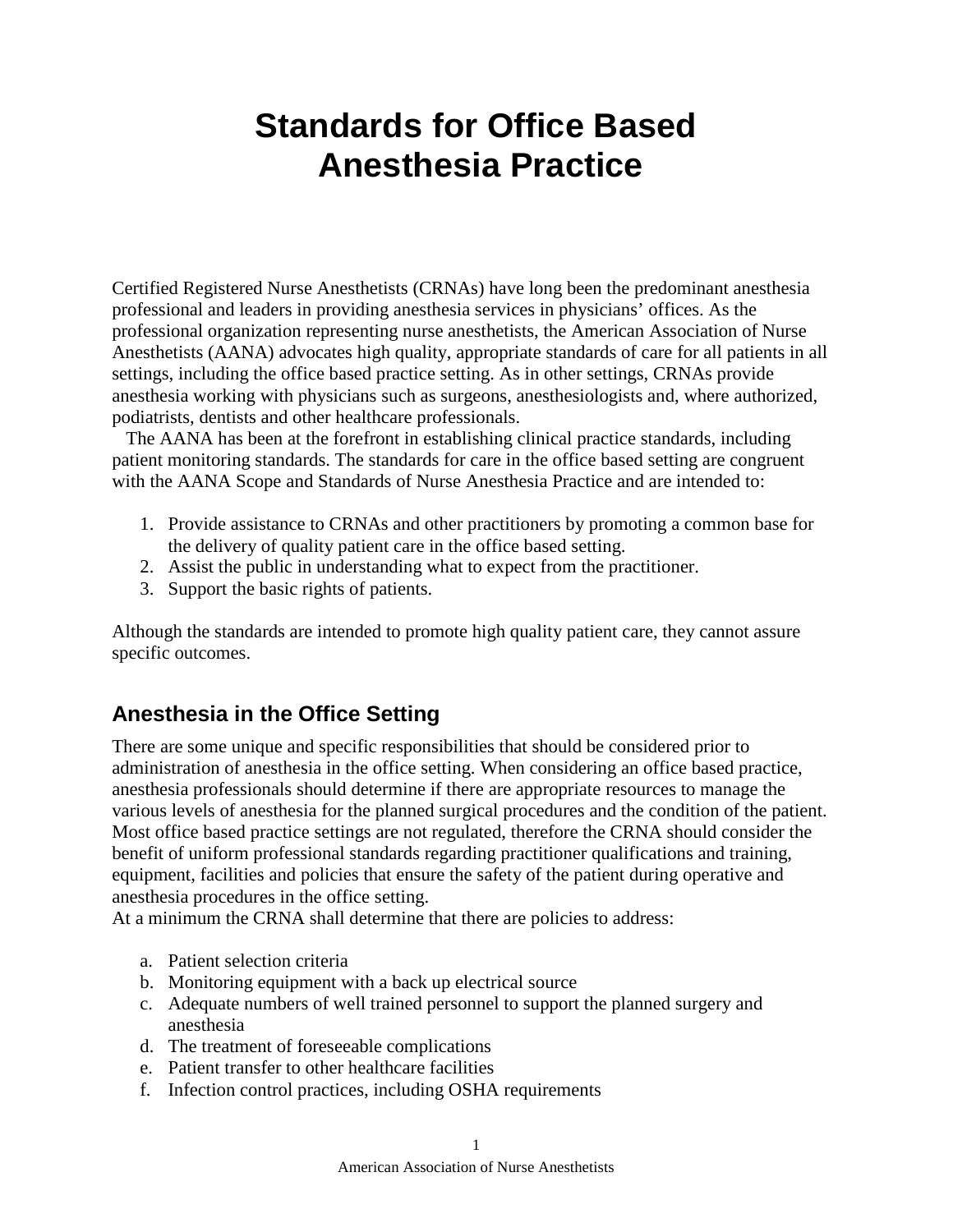- g. Minimal preoperative testing, including required consultations
- h. Ancillary services (e.g., laboratory, pharmacy, consultation with outside specialists)
- i. Equipment maintenance
- j. Response to fire and other catastrophic events
- k. Recovery and discharge of patients
- l. Procedures for follow-up care

The CRNA shall comply with all applicable state and federal rules and regulations relating to licensure, certification, and accreditation of an office practice.

# **SECTION I**

# **Standard I**

#### *Perform a thorough and complete preanesthesia assessment.*

#### *Interpretation*

The responsibility for the care of the patient begins with the preanesthetic assessment. Except in emergency situations, the CRNA has an obligation to complete a thorough evaluation and determine that relevant tests have been obtained and reviewed.

#### *Application to Office Practice*

Preanesthesia assessment of the patient undergoing office based surgery should include documentation of at least:

- a. assigned physical status
- b. airway assessment
- c. previous anesthetic history
- d. allergies
- e. fasting status
- f. history and physical

# **Standard II**

#### *Obtain informed consent for the planned anesthetic intervention from the patient or legal guardian.*

#### *Interpretation*

The CRNA shall obtain or verify that an informed consent has been obtained by a qualified provider. Discuss anesthetic options and risks with the patient and/or legal guardian in language the patient and/or legal guardian can understand. Document in the patient's medical record that informed consent was obtained.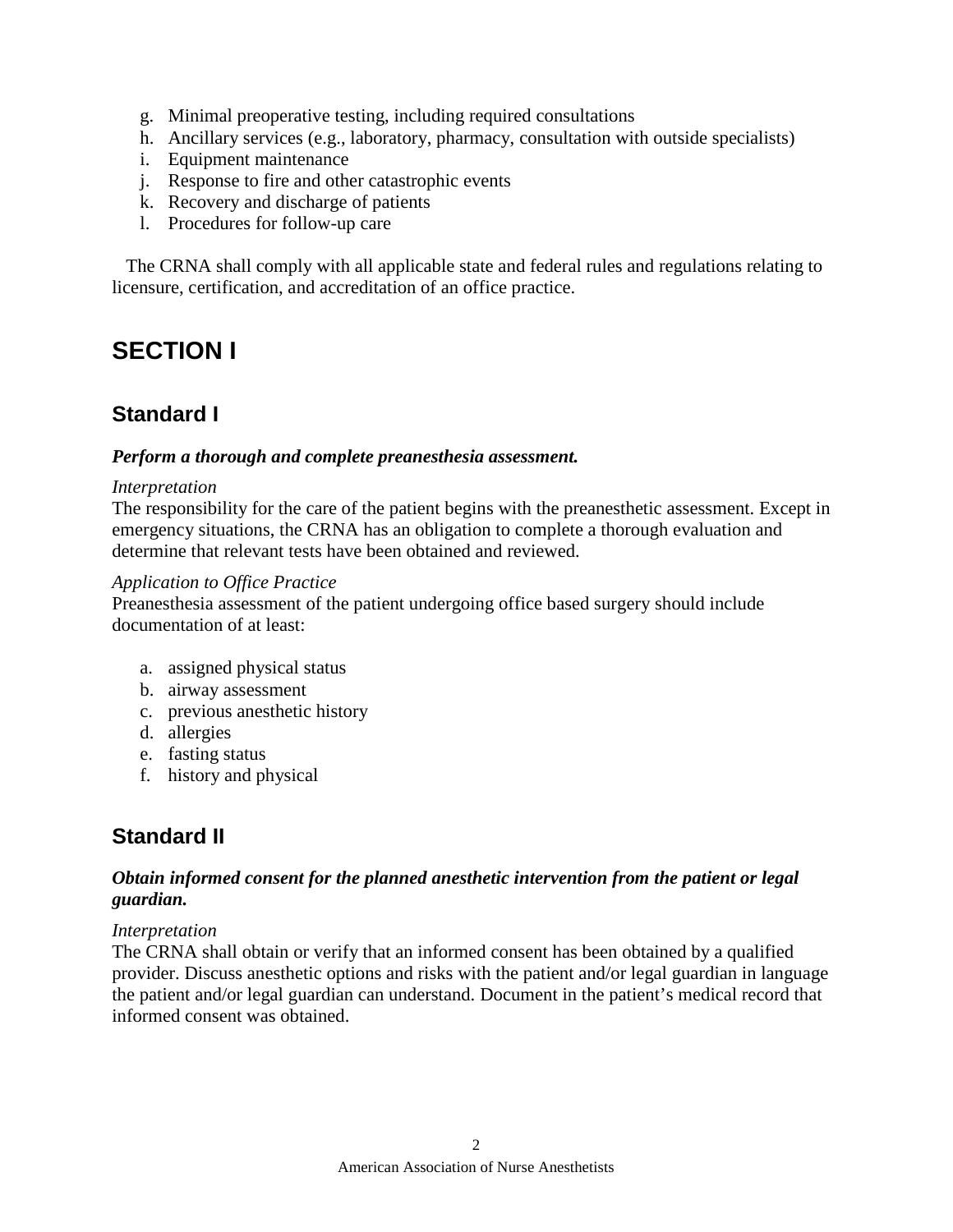#### *Application to Office Practice*

The CRNA shall confirm that consent has been given for the planned surgical or diagnostic procedure and that the patient understands and accepts the plans and inherent risks for anesthesia in the office setting.

# **Standard III**

#### *Formulate a patient-specific plan for anesthesia care.*

#### *Interpretation*

The plan of care developed by the CRNA is based upon comprehensive patient assessment, problem analysis, anticipated surgical or therapeutic procedure, patient and surgeon preferences, and current anesthesia principles.

#### *Application to Office Practice*

A patient specific plan of care is based on patient assessment and the anticipation of potential problems in the unique setting. The operating practitioner concurs that the patient is cleared for the planned anesthetic.

# **Standard IV**

#### *Implement and adjust the anesthesia care plan based on the patient's physiological response.*

#### *Interpretation*

The CRNA shall induce and maintain anesthesia at required levels. The CRNA shall continuously assess the patient's response to the anesthetic and/or surgical intervention and intervene as required to maintain the patient in a satisfactory physiologic condition.

#### *Application to Office Practice*

The CRNA shall continuously assess and monitor the patient's response to the anesthetic. Prior to administration of anesthesia the CRNA shall verify a means to deliver positive pressure ventilation and treat emergency situations including availability of necessary emergency equipment and drugs. If "triggering agents" associated with malignant hyperthermia are used, adequate dosages of dantrolene should be immediately accessible. (See accompanying AANA Position Statement Number 2.5 titled, "Malignant Hyperthermia Crisis Preparedness and Treatment.")

# **Standard V**

#### *Monitor the patient's physiologic condition as appropriate for the type of anesthesia and specific patient needs.*

a. **Monitor ventilation continuously**. Verify intubation of the trachea by auscultation, chest excursion, and confirmation of carbon dioxide in the expired gas. Continuously monitor end-tidal carbon dioxide during controlled or assisted ventilation, including any anesthesia or sedation technique requiring artificial airway support. Use spirometry and ventilatory pressure monitors as indicated.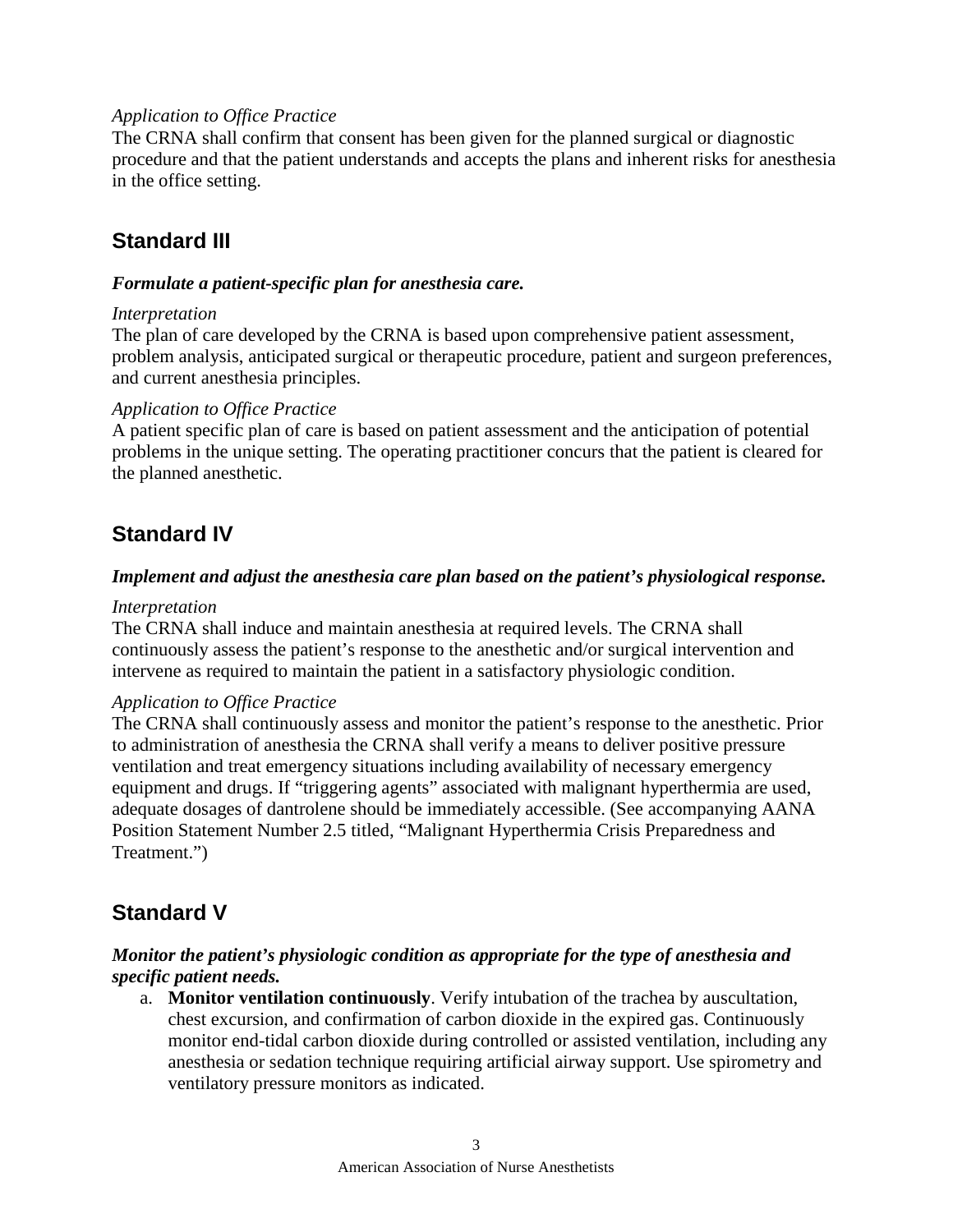- b. **Monitor oxygenation continuously** by clinical observation, pulse oximetry, and if indicated, arterial blood gas analysis.
- c. **Monitor cardiovascular status continuously** via electrocardiogram and heart sounds. Record blood pressure and heart rate at least every five minutes.
- d. **Monitor body temperature continuously** on all pediatric patients receiving general anesthesia and, when indicated, on all other patients.
- e. **Monitor neuromuscular function and status** when neuromuscular blocking agents are administered.
- f. **Monitor and assess patient positioning** and protective measures, except for those aspects that are performed exclusively by one or more other providers.

#### *Interpretation*

Continuous clinical observation and vigilance are the basis of safe anesthesia care. The standard applies to all patients receiving anesthesia care and may be exceeded at any time at the discretion of the CRNA. Unless otherwise stipulated in the standards, a means to monitor and evaluate the patient's status shall be immediately available for all patients. When any physiological monitoring device is utilized, variable pitch and low threshold alarms should be turned on and audible in most circumstances. The omission of any monitoring standards shall be documented and the reason stated on the patient's anesthesia record. As new patient safety technologies evolve, integration into the current anesthesia practice shall be considered. The CRNA shall be in constant attendance of the patient until the responsibility for care has been accepted by another qualified healthcare provider.

#### *Application to Office Practice*

Minimum monitors in the office based setting include: pulse oximetry, ecg, blood pressure,  $O_2$ analyzer and end-tidal  $CO<sub>2</sub>$  when administering general anesthesia, body temperature for the pediatric patient, an esophageal or precordial stethoscope and peripheral nerve stimulator as indicated.

# **Standard VI**

#### *There shall be complete, accurate, and timely documentation of pertinent information on the patient's medical record.*

#### *Interpretation*

Document all anesthetic interventions and patient responses. Accurate documentation facilitates comprehensive patient care, provides information for retrospective review and research data, and establishes a medical-legal record.

#### *Application to Office Practice*

The CRNA confirms there is a plan for accurate record keeping and documentation of the following:

- a. informed consent
- b. preanesthesia and postanesthesia evaluations
- c. course of the anesthesia, including monitoring modalities and drug administration, dosages and wastages
- d. discharge follow-up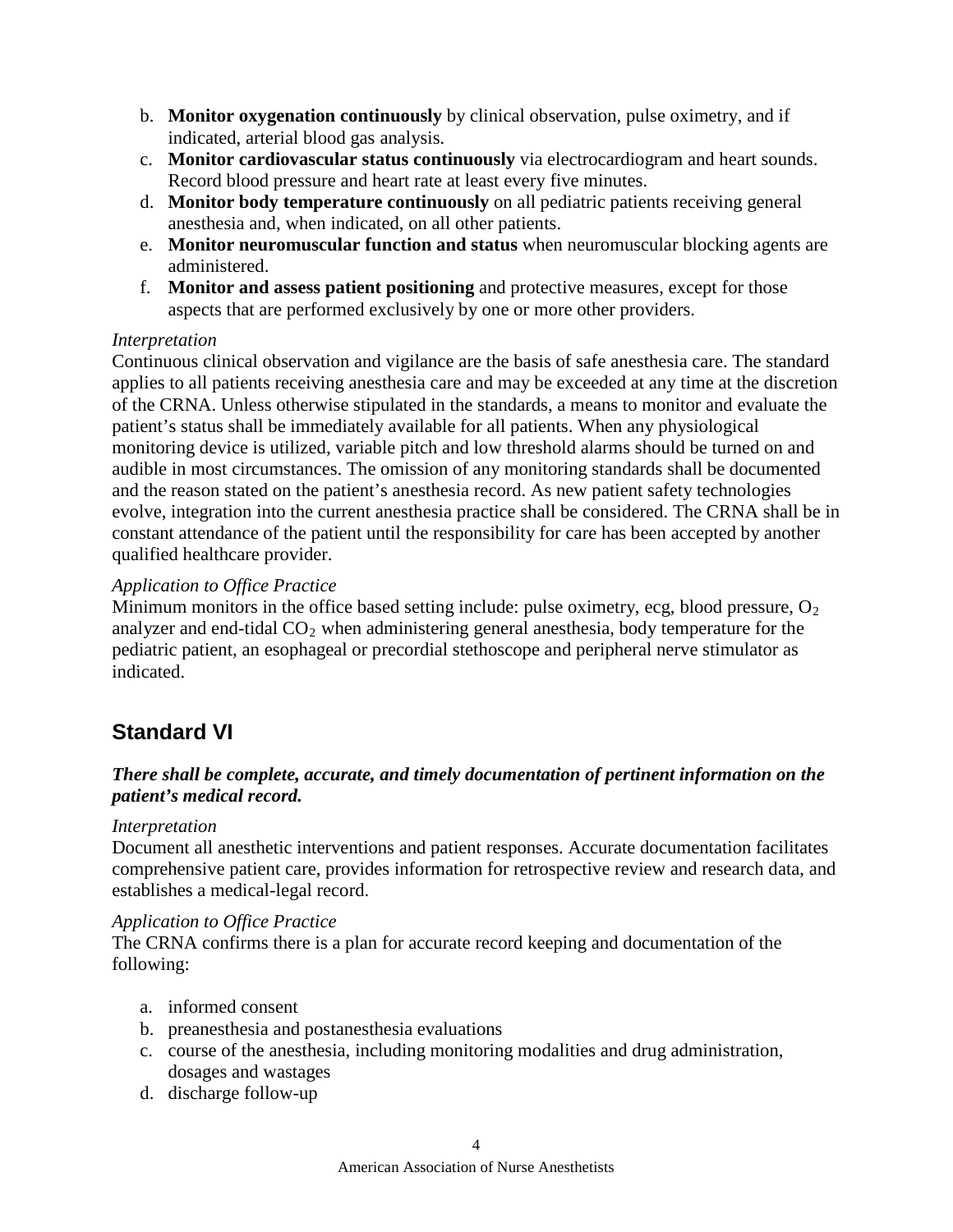The CRNA shall confirm that there is a systematic mechanism for documentation of compliance with U.S. Drug Enforcement Agency rules, Board of Pharmacy regulations, Food and Drug Administration requirements, and U.S. Department of Transportation regulations for accountability and appropriate storage.

Documentation of provider licensure and credentials, facility licensure, and continued competence is recommended.

# **Standard VII**

#### *Transfer the responsibility for care of the patient to other qualified providers in a manner that assures continuity of care and patient safety.*

#### *Interpretation*

The CRNA shall assess the patient's status and determine when it is safe to transfer the responsibility of care to other qualified providers. The CRNA shall accurately report the patient's condition and all essential information to the provider who is assuming responsibility for the patient.

#### *Application to Office Practice*

Postanesthesia care is consistent with other practice settings in that there is a designated area staffed with appropriately trained personnel. At least one qualified provider—a surgeon, anesthesia professional, or ACLS-certified registered nurse—should remain in the facility until all patients are discharged. An accurate postanesthesia record is documented.

## **Standard VIII**

#### *Adhere to appropriate safety precautions as established within the institution to minimize the risks of fire, explosion, electrical shock and equipment malfunction. Document on the patient's medical record that the anesthesia machine and equipment were checked.*

#### *Interpretation*

Prior to use, the CRNA shall inspect the anesthesia machine and monitors according to established guidelines. The CRNA shall check the readiness, availability, cleanliness, and working condition of all equipment to be used in the administration of the anesthesia care. When the patient is ventilated by an automatic mechanical ventilator, monitor the integrity of the breathing system with a device capable of detecting a disconnection by emitting an audible alarm. Monitor oxygen concentration continuously with an oxygen analyzer with a low concentration audible alarm turned on and in use.

#### *Application to Office Practice*

The CRNA confirms equipment is routinely maintained by appropriately trained professionals. Prior to use, equipment is inspected for risk of malfunction and electrical/fire hazards.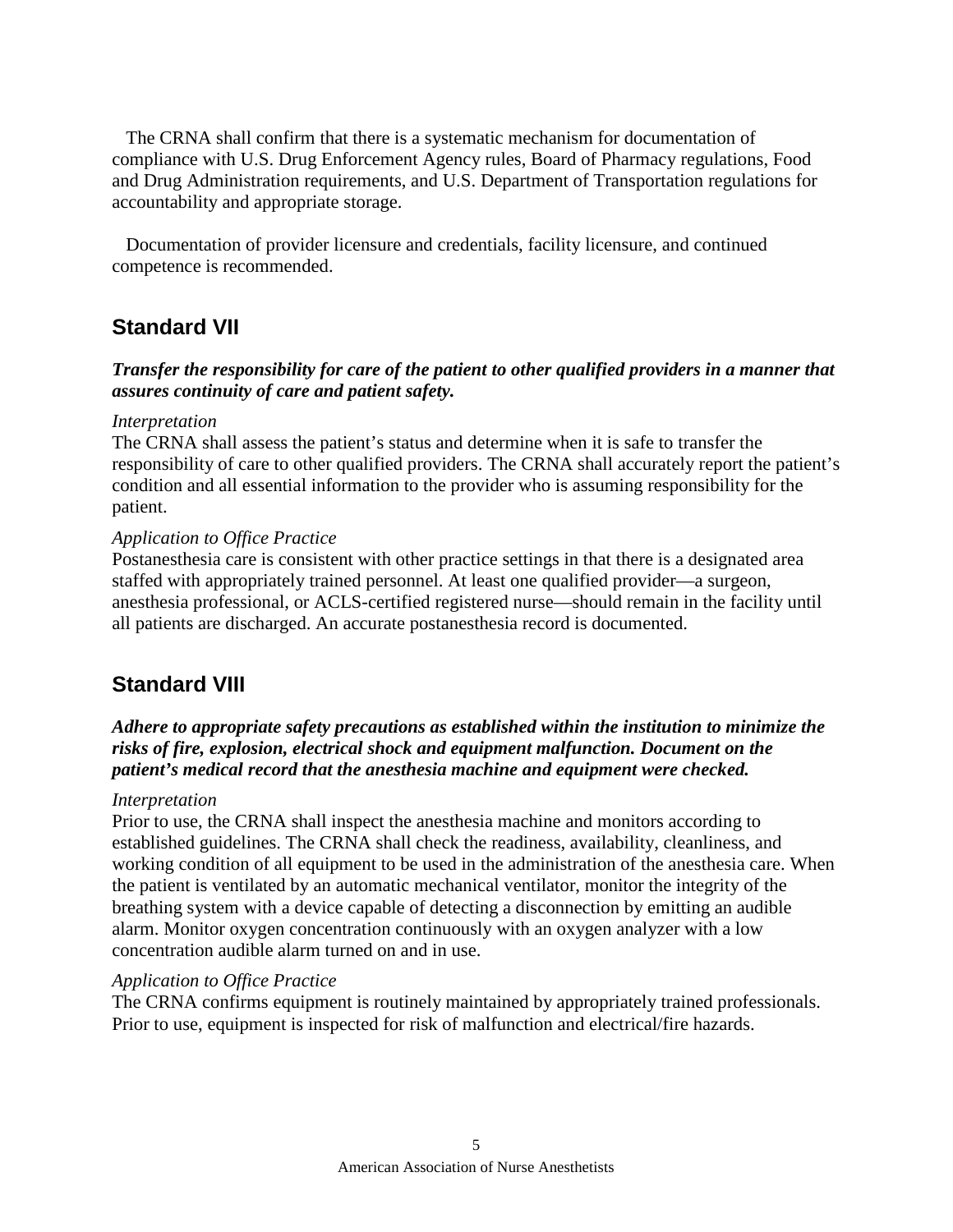# **Standard IX**

#### *Precautions shall be taken to minimize the risk of infection to the patient, the CRNA, and other healthcare providers.*

#### *Interpretation*

Written policies and procedures in infection control shall be developed for personnel and equipment.

#### *Application to Office Practice*

The CRNA shall confirm that policies are in place and a process exists to document compliance with Occupational Safety and Healthcare Administration (OSHA) standards relating to blood borne pathogens; medical waste and hazardous materials; personal protection devices; and disposal of needles, syringes and contaminated supplies.

# **Standard X**

#### *Anesthesia care shall be assessed to assure its quality and contribution to positive patient outcomes.*

#### *Interpretation*

The CRNA shall participate in the ongoing review and evaluation of the quality and appropriateness of anesthesia care. Evaluation shall be performed based upon appropriate outcome criteria and reviewed on an ongoing basis. The CRNA shall participate in a continual process of self evaluation and strive to incorporate new techniques and knowledge into practice.

#### *Application to Office Practice*

Prior to administration of any anesthetic in an office facility, the CRNA shall review the AANA minimal elements (Section II) and evaluate for compliance and applicability to the setting. The CRNA shall participate in assessment and review of appropriateness of anesthesia care provided in the office setting. There should be a process to document patient satisfaction and outcomes.

# **Standard XI**

#### *The CRNA shall respect and maintain the basic rights of patients.*

#### *Interpretation*

The CRNA shall support and preserve the patient's rights to personal dignity and ethical norms of practice.

#### *Application to Office Practice*

The CRNA shall act as the patient's advocate. The patient has the right to dignity, respect and consideration of legitimate concerns in the office setting. Patients should be involved with all aspects of their care.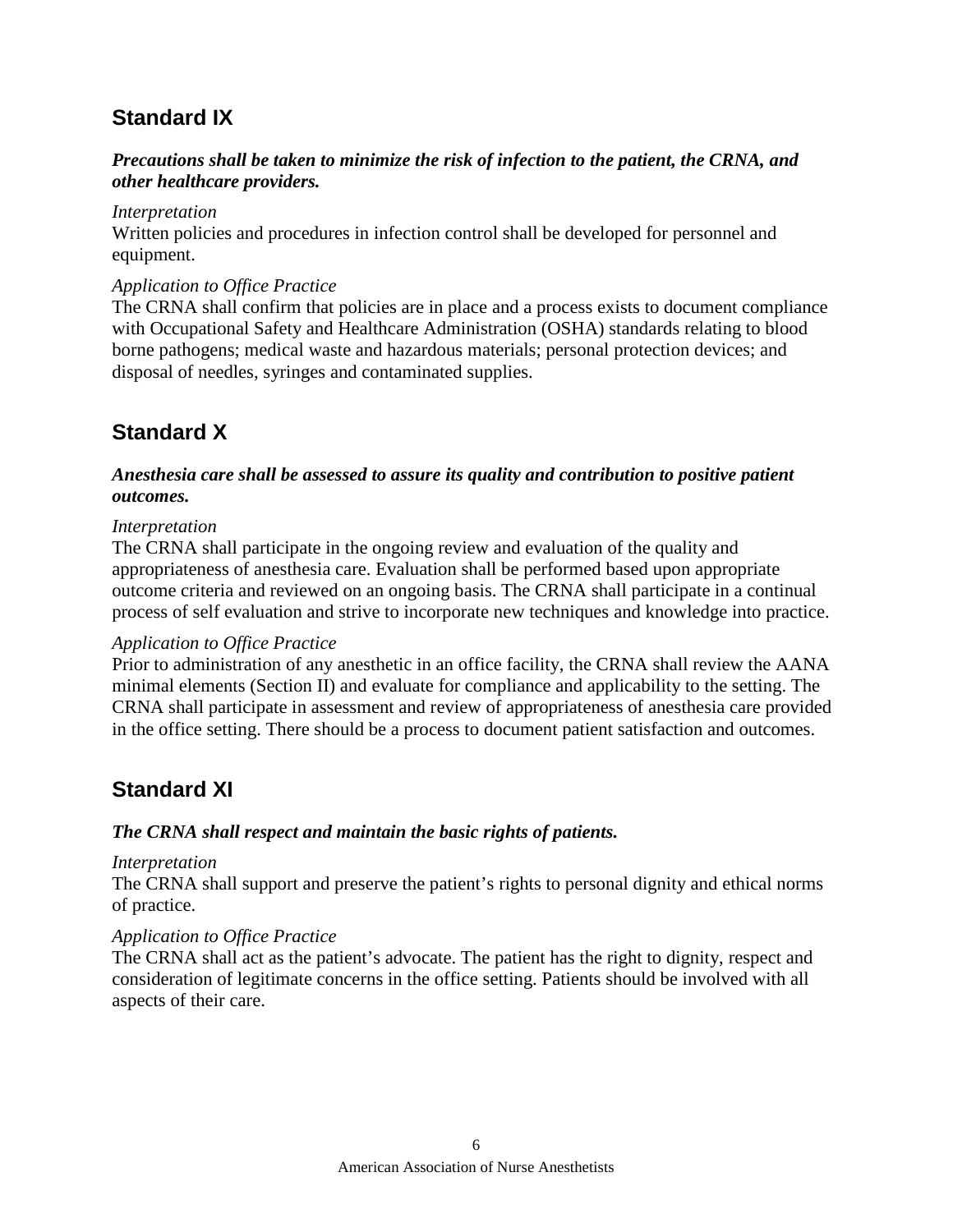# **Section II**

*Supplemental Resources*

# **Minimum Elements for Providing Anesthesia Services in the Office Based Practice Setting**

*Assessment Checklist*

# **Practitioners**

*CRNA*

- Will the Board of Nursing and state laws allow the CRNA to work with this physician type?
- Will your liability insurance cover office anesthesia?
- Does the state have rules/regulations specific to office-based anesthesia?
	- What classes of patients, types of surgical procedures, and anesthesia will be performed?
	- Are there established policy and procedure processes in place?

#### *Operating Physician*

- Does the physician have liability coverage and a current licensure/Drug Enforcement Agency (DEA) number?
- Does the physician have hospital privileges for procedures?
- Does the physician have admitting privileges at the nearest hospital?

# **Facility**

- O Is the facility licensed? O By whom? Indicate name:
- Is the facility accredited?  $\bigcirc$  By whom? Indicate name:
- Size of operating room (OR), recovery room, and preoperative area adequate for anesthesia and surgical procedures?
- Is there a transfer agreement?
- Does the facility have an emergency service agreement?
- Available communication resources: Are telephone numbers accessible and posted for Emergency Medical Services (EMS), Malignant Hyperthermia (MH) hotline, nearby hospital, etc.?

# **Equipment**

*Local, Intravenous Sedation, Regional and General Anesthesia*

- Monitors include pulse oximeter, electrocardiogram, blood pressure monitor and end-tidal  $CO<sub>2</sub>$  appropriate to patient, procedure and type of anesthesia
- Oxygen supplies: Minimum of two oxygen sources must be available with regulators attached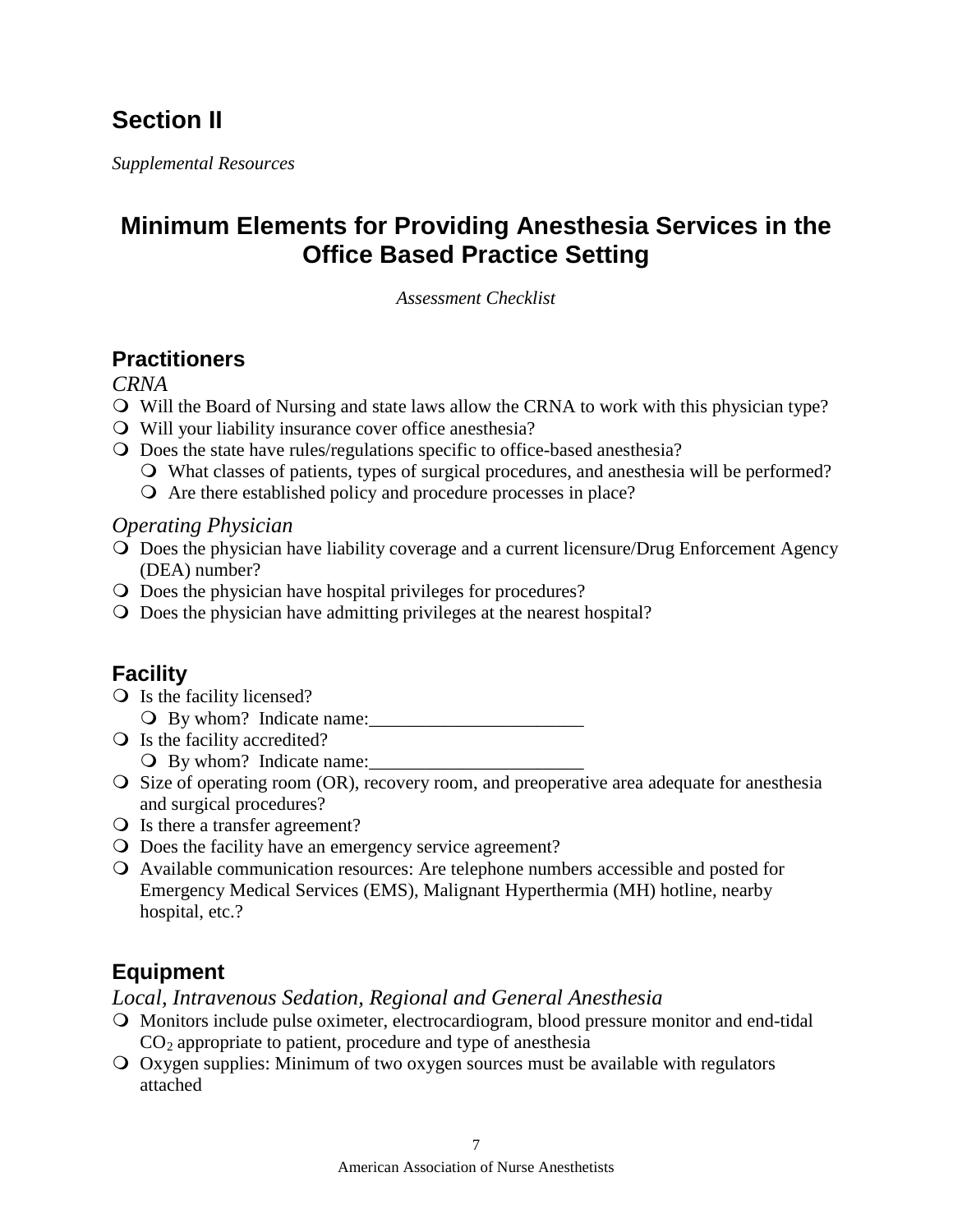- $\Omega$  Continuous positive-pressure ventilation source tested and in working order (e.g., adjustable bag-mask, nonrebreathing units) appropriate to patient population
- Defibrillator (charged)
- O Suction machine, tubing, suction catheters, and Yankaur suctions
- Accessible anesthesia storage unit to provide for organization of supplies including endotracheal equipment, masks, airways, syringes, needles, intravenous catheters, intravenous fluids and tubing, alcohol, stethoscopes, and medications appropriate for patient population
- Emergency resuscitation medications, including at a minimum ACLS or PALS protocol medications, if appropriate, to include, atropine, epinephrine, ephedrine, lidocaine, diphenhydramine, cortisone, and a bronchial dilator inhaler.

#### *General Anesthesia*

 An authorized factory technician or qualified service personnel has documented that the anesthesia machine(s) and monitoring equipment are operable.

The following items are available as an integral part of the anesthesia delivery system or equivalent stand-alone equipment:

- $\overline{O}$  O<sub>2</sub> fail-safe system
- Oxygen analyzer
- Waste gas exhaust system
- $\bigcirc$  End-tidal CO<sub>2</sub> analyzer
- Vaporizers—calibration and exclusion system
- Audible alarm system (variable pitch and low threshold capabilities)
- Pulse oximeter, electrocardiogram, blood pressure monitors
	- Temperature monitor as appropriate for patient age, physical status, and surgical procedure

#### *Emergencies*

- Emergency equipment
	- Basic airway equipment (adult and pediatric)
		- Nasal and oral airway
		- Face mask (appropriate for patient)
		- Laryngoscopes, endotracheal tubes (adult and pediatric)
		- Ambu bag or other positive pressure ventilation device
	- Difficult airway equipment (laryngeal mask airway, light wand, cricothyrotomy kit)
	- Q Defibrillator
	- $\bigcirc$  Supplemental O<sub>2</sub>
	- Emergency drugs
	- Q Compression board
	- **O** Suction equipment (suction catheter, Yankaur type)
	- Drugs and equipment to treat MH on site
- **O** Back-up power

#### *Pharmaceutical Accountability*

- $\Omega$  Is there an appropriate mechanism for documenting and tracking use of pharmaceuticals including controlled substances?
	- Q Lock box
	- Q DEA 222 forms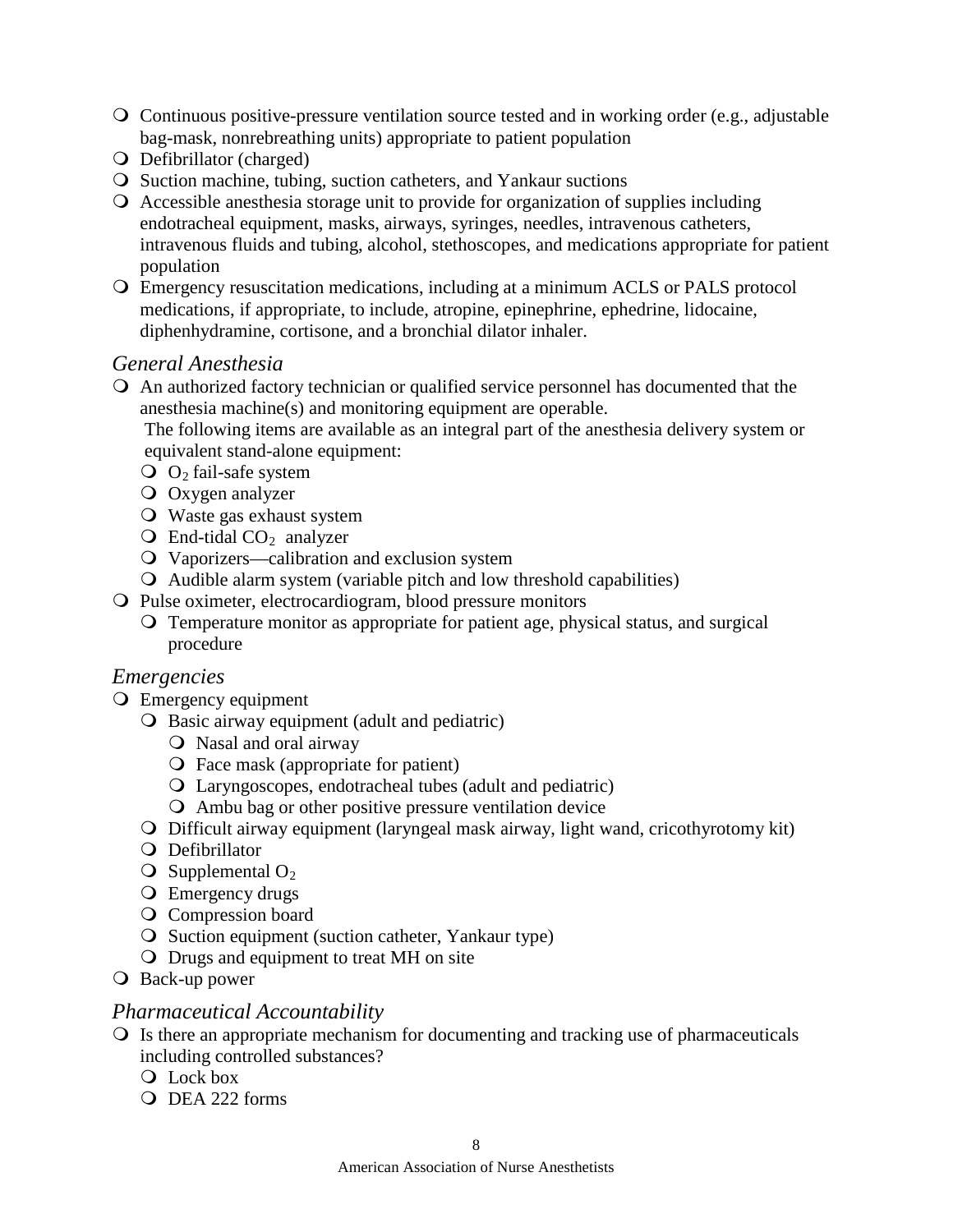- Q Count sheets
- Waste policy
- Expiration checklist or policy

#### *Policies/Procedures and Protocols*

- Policies/procedures and protocols are in place regarding:
	- **O** Preoperative lab requirements
	- **O** Patient selection
	- $\overline{O}$  Nothing by mouth (NPO) status
	- Discharge criteria
	- Case cancellations
	- Advanced Cardiac Life Support (ACLS) algorithms
	- MH protocols
	- Latex allergy protocols
	- O Pediatric drug dosages
	- O Emergencies
		- O Cardiopulmonary
		- O Chemical spill
		- **O** Fire
		- **O** Building evacuation
		- **Q** Bomb threat
	- **Q** Reporting adverse reactions
	- Infection control in adherence to OSHA rules for control of medical waste, and CDC recommendations for disposal of sharps and personal protection
- Compliance with HIPAA patient information protection

## *Record Keeping*

- Record-keeping system in place for patients and providers
- Anesthesia record
- Q Consent forms
- **Q** Credentials
- Q/A mechanism
- **O** Patient satisfaction/followup
- O Preanesthesia equipment and supplies
- **O** Purchasing agreements

## **Personnel**

- OR
	- O RN
	- Q LPN
	- O OR technician
- Q PACU
	- O RN
	- LPN
	- Anesthetist/surgeon
- ACLS certified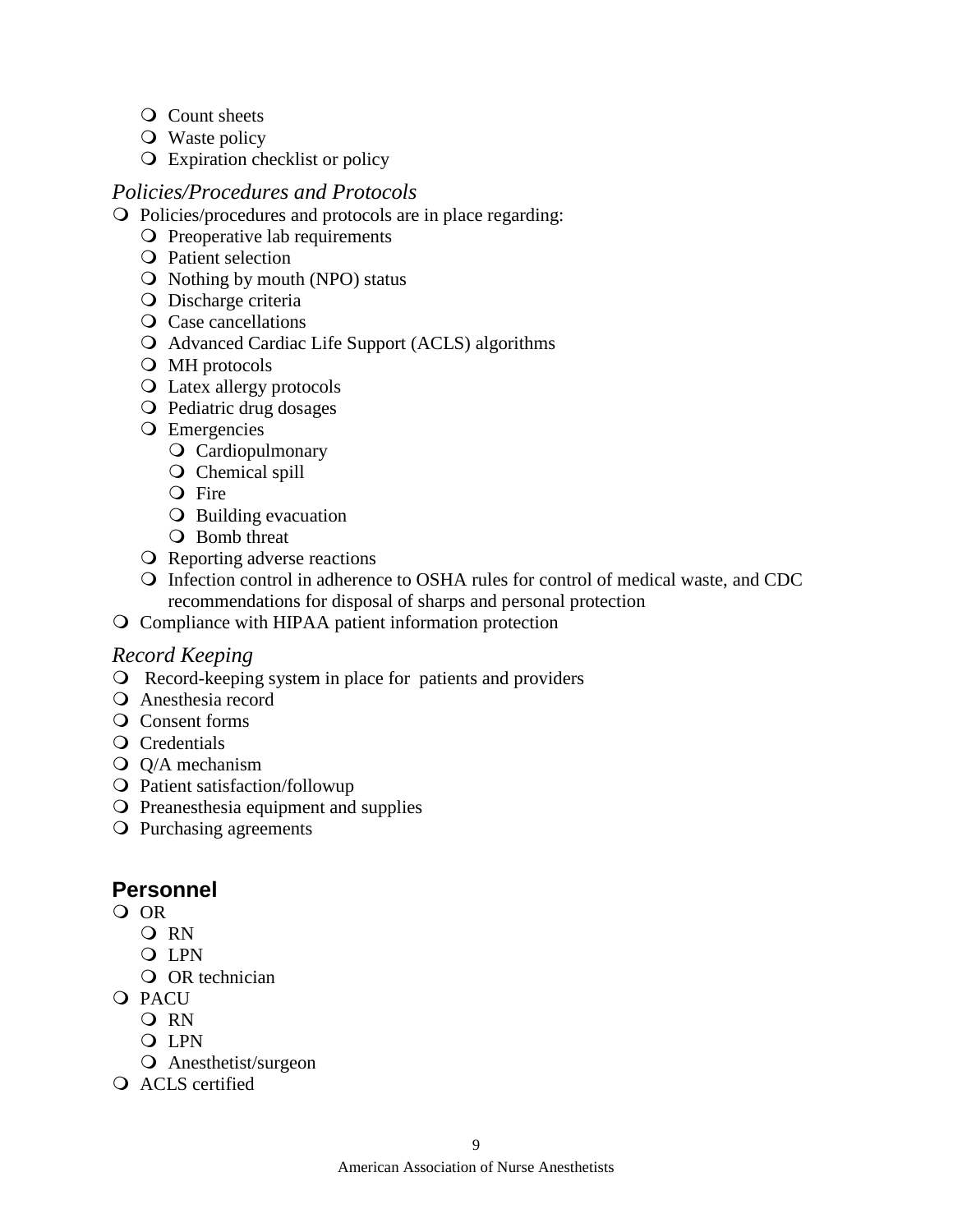- O Surgeon
- **O** Anesthetist
- O RN
- O BCLS certified
	- O RN
	- O LPN
	- Q Others

# **Anesthesia Equipment and Supplies Checklist**

*(To be kept in log book)*

| O Oxygen pipeline pressure or primary source _____________ pounds per square inch<br>pounds per square inch<br>O Oxygen tank pressure (second source)<br>O Back-up power                                                                                                                                                                                                                                                                                         |
|------------------------------------------------------------------------------------------------------------------------------------------------------------------------------------------------------------------------------------------------------------------------------------------------------------------------------------------------------------------------------------------------------------------------------------------------------------------|
| O Defibrillator and crash cart available<br><b>O</b> Anesthesia cart supplies checked, i.e., intravenous equipment, anesthetics, stethoscope<br><b>Q</b> Suction equipment tested                                                                                                                                                                                                                                                                                |
| O Ambu bag tested<br>O Electrocardiogram (ECG) operational<br>O Pulse oximeter operational                                                                                                                                                                                                                                                                                                                                                                       |
| O Blood pressure monitor<br>O Back-up blood pressure cuff                                                                                                                                                                                                                                                                                                                                                                                                        |
| O Atropine<br><b>O</b> Epinephrine<br>O Ephedrine                                                                                                                                                                                                                                                                                                                                                                                                                |
| O Lidocaine<br>O Other emergency medications as indicated<br>O Endotracheal equipment, airways                                                                                                                                                                                                                                                                                                                                                                   |
| If general anesthesia is planned: Anesthesia machine no.<br>O Leak test and other tests performed as indicated                                                                                                                                                                                                                                                                                                                                                   |
| O Oxygen analyzer is on<br>O Capnometer connected<br>O Temperature monitor available                                                                                                                                                                                                                                                                                                                                                                             |
| O Emergency airways available, i.e., laryngeal mask airway, combitube, or cricothyrotomy kit<br><b>Q</b> Succinylcholine                                                                                                                                                                                                                                                                                                                                         |
| <b>O</b> Dantrolene<br>O Other anesthesia medications as indicated                                                                                                                                                                                                                                                                                                                                                                                               |
| Note (if problem): $\frac{1}{\sqrt{1-\frac{1}{2}}}\left\{1-\frac{1}{2}\left(1-\frac{1}{2}\right)\left(1-\frac{1}{2}\right)\left(1-\frac{1}{2}\right)\left(1-\frac{1}{2}\right)\left(1-\frac{1}{2}\right)\left(1-\frac{1}{2}\right)\left(1-\frac{1}{2}\right)\left(1-\frac{1}{2}\right)\left(1-\frac{1}{2}\right)\left(1-\frac{1}{2}\right)\left(1-\frac{1}{2}\right)\left(1-\frac{1}{2}\right)\left(1-\frac{1}{2}\right)\left(1-\frac{1}{2}\right)\left(1-\frac$ |

Follow-up (who,  $what):$ 

\_\_\_\_\_\_\_\_\_\_\_\_\_\_\_\_\_\_\_\_\_\_\_\_\_\_\_\_\_\_\_\_\_\_\_\_\_\_\_\_\_\_\_\_\_\_\_\_\_\_\_\_\_\_\_\_\_\_\_\_\_\_\_\_\_\_\_\_\_\_\_\_\_\_\_\_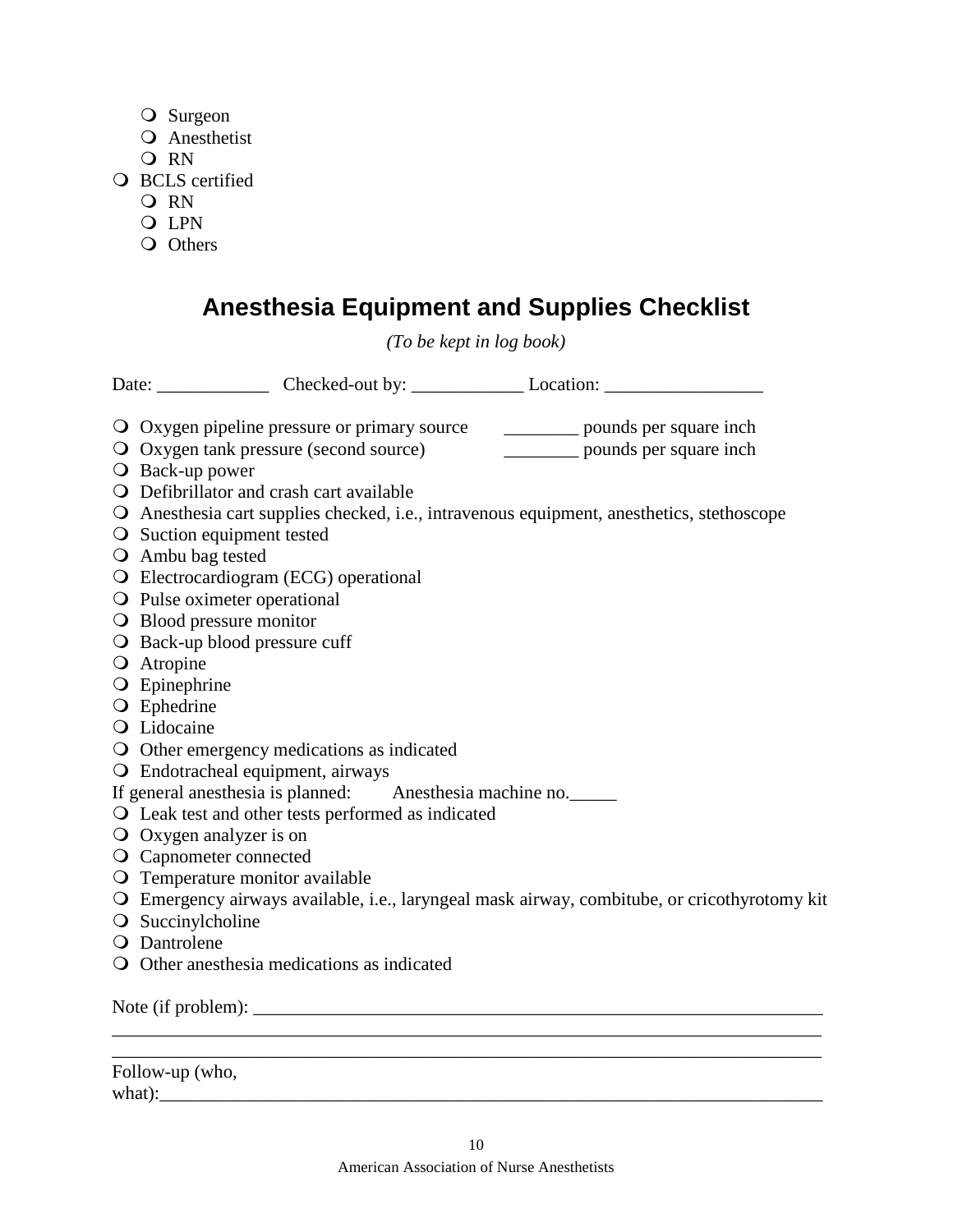# **Resources**

- 1. Professional Practice Manual for the Certified Registered Nurse Anesthetist. Park Ridge, Ill: American Association of Nurse Anesthetists; 1998.
- 2. Standards and Checklist for Accreditation of Ambulatory Surgery Facilities. Mundelein, Ill: American Association for Accreditation of Ambulatory Surgery Facilities, Inc. Accreditation Office; 1997.
- 3. Accreditation Handbook for Ambulatory Health Care. Skokie, Ill: Accreditation Association for Ambulatory Health Care, Inc.; 1998.
- 4. Center for Healthcare Environmental Management. Special Report: Physician Office Safety Guide. Plymouth Meeting, Pa: ECRI; 1998.
- 5. A Crosswalk Between the American College of Surgeons' Guidelines for Optimal Office-based Surgery and the Joint Commissions' Ambulatory Care Standards. Oakbrook Terrace, Ill: Joint Commission on Accreditation of Healthcare Organizations; 1998.
- 6. Guidelines for Optimal Office-based Surgery. 2nd ed. Chicago, Ill: American College of Surgeons; 1996.
- 7. Carroll R, ed. American Society for Healthcare Risk Management. Risk Management Handbook. Chicago, Ill: AHA Publishing, Inc; 1997.
- 8. Patient Assessment. Parameters of Care for Oral and Maxillofacial Surgery. Rosemont, Ill: American Association of Oral and Maxillofacial Surgeons. 1995;53(9):1-29.
- 9. The Use of Conscious Sedation, Regional Anesthesia and General Anesthesia in Dentistry. Chicago, Ill: American Dental Association; 1998.
- 10. Malignant Hyperthermia Association of the United States. Available at: http://www.mhaus.org. Accessed March 11, 1999.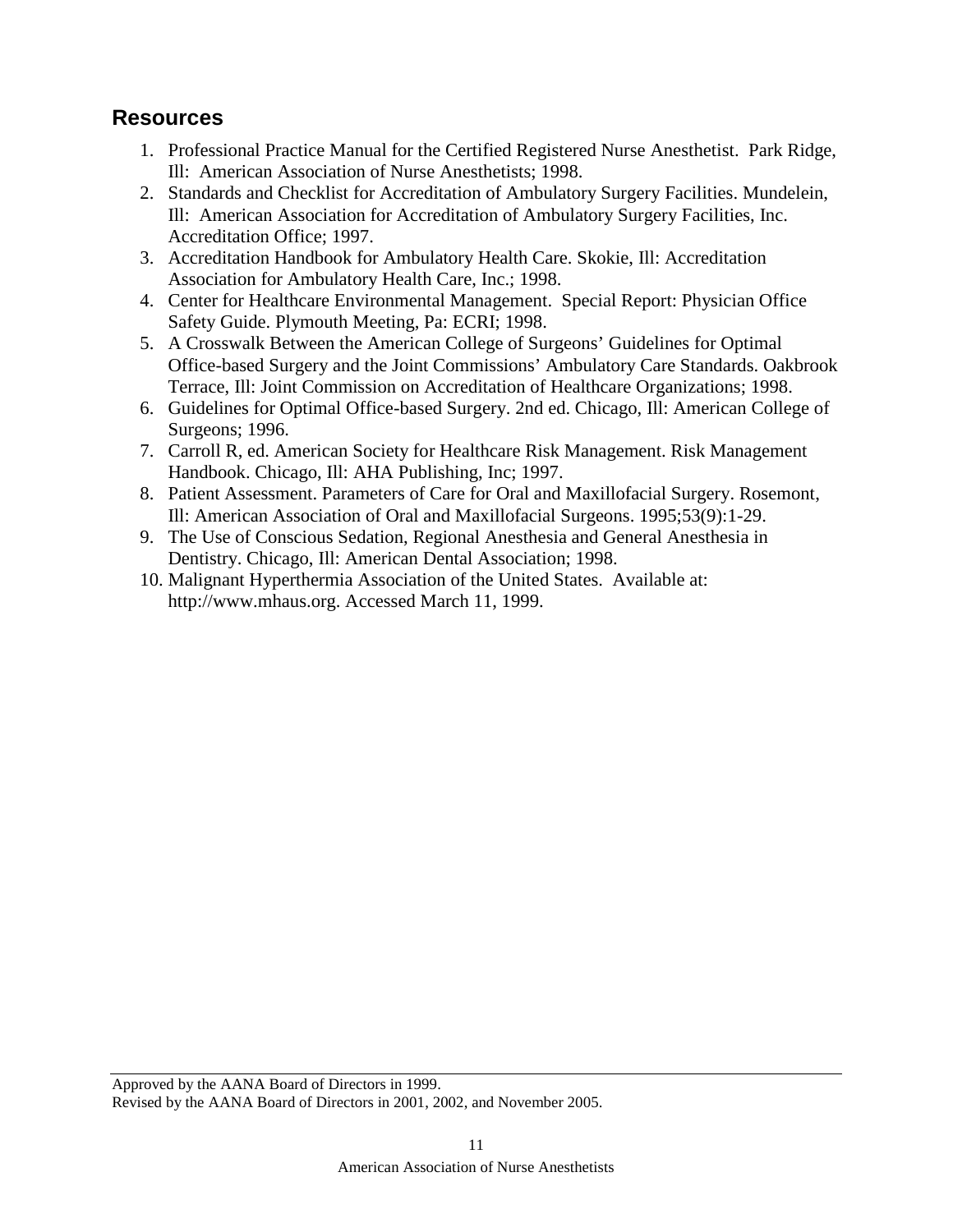# **Position Statement Number 2.5 Malignant Hyperthermia Crisis Preparedness and Treatment**

Ensuring a safe anesthetic experience for every patient is a primary objective for every Certified Registered Nurse Anesthetist (CRNA). Safe anesthesia encompasses many things including creating contingency plans to mitigate adverse events. The American Association of Nurse Anesthetists (AANA) has a long-standing history of facilitating the delivery of safe anesthesia care. 1

In order to improve patient outcomes and enhance patient safety for the known, potential, or unforeseen incidence of malignant hyperthermia (MH), CRNAs must possess the requisite knowledge concerning this syndrome. To prevent an MH crisis, a thorough preoperative screening is necessary to identify patients who are MH positive, or those who may be at high risk or susceptible to an MH episode. Despite the ongoing awareness surrounding MH, this complex and rare syndrome continues to exhibit a high incidence of complications and mortality.<sup>2-5</sup> The manifestations of MH vary at each presentation, and the evidence suggests that The AANA strongly recommends that all anesthesia professionals delivering potent volatile inhalation agents or depolarizing muscle relaxants (which are both determined to be triggering agents for MH) have the requisite medication and supplies available as defined by the Malignant Hyperthermia Association of the United States **(**MHAUS). <sup>6</sup> CRNAs are encouraged to contact measures must be taken for early recognition and timely treatment to increase the likelihood of a positive outcome. It is imperative that CRNAs be prepared to treat an MH crisis. MHAUS for current available educational materials concerning the appropriate treatment of MH. The AANA recognizes MHAUS as the expert in establishing protocols for the diagnosis and treatment of MH. The AANA advocates that all anesthesia professionals and the entire perioperative team adhere to the protocols published by MHAUS. The AANA also urges individual practitioners to be accountable for maintaining the most current information regarding diagnosis and treatment of MH.

In addition to adhering to MHAUS published protocols, the AANA recognizes other best practices which support positive patient outcomes in this situation. Consideration should be given to ensuring earliest possible detection of MH through the use of appropriate monitoring devices, and CRNA engagement in activities to maintain MH treatment competencies.<sup>3, 7-9</sup>